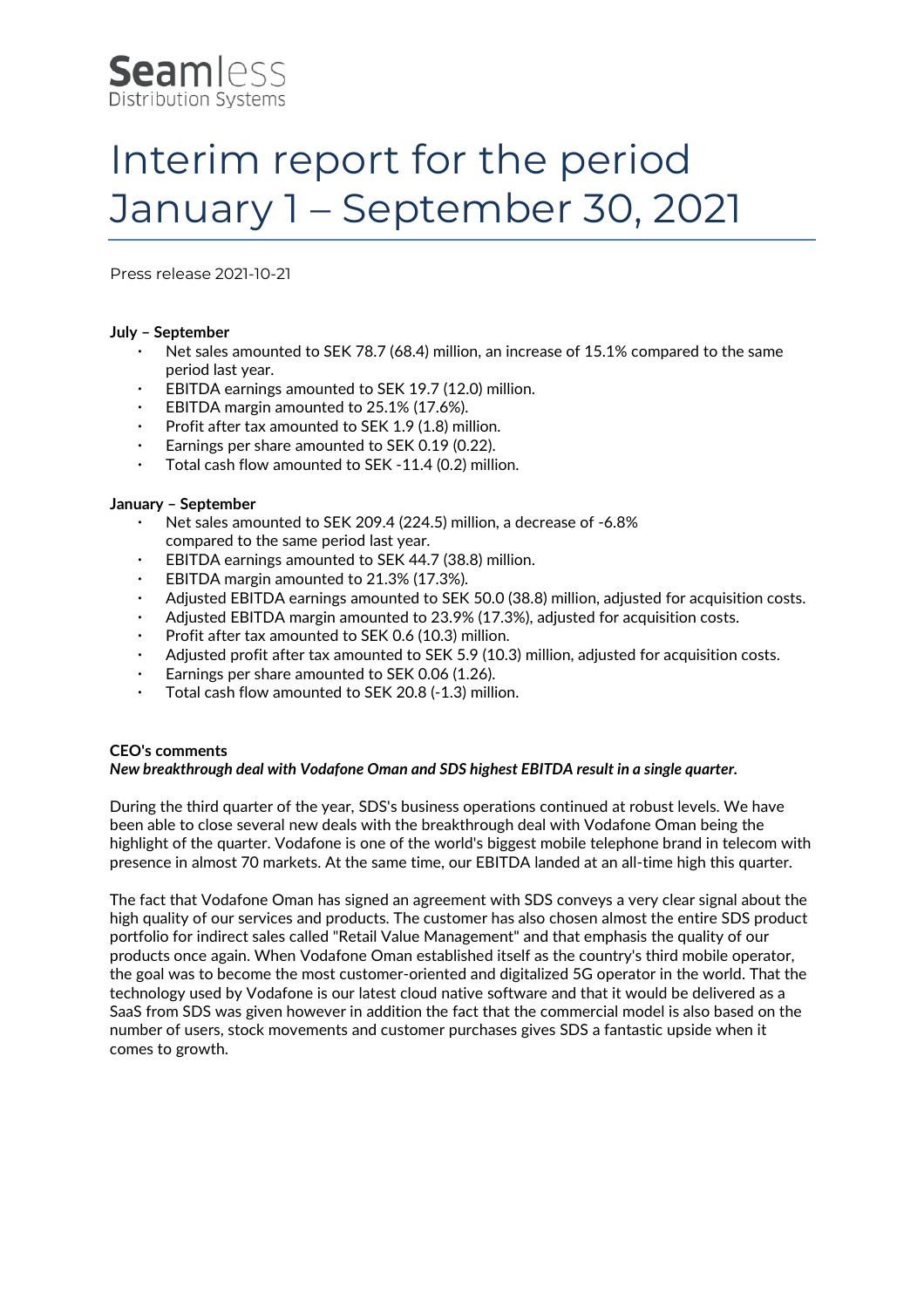# **Seamless** Distribution Systems

The acquisition in May of the big data analysis company Riaktr is now in an intensive phase where we have started marketing Riaktr's products to the SDS customer base. We have seen that the product that optimizes telecom operators 'infrastructure investment (Smart Capex) has great potential and takes us to exciting new engagements with customers highest level of management. During the quarter, Riaktr sold its AI analysis product to a mobile operator in Togo, which is both a new group of operators for us and a new market in West Africa. At the same time, we can state that the product is also attractive for the European market, something that may open new opportunities for SDS.

The financial key figures, which now include the acquisition of Riaktr, raised our EBITDA to SEK 19.7 million, which means an increase of 21% compared with the second quarter. Revenue landed at SEK 78.7 million, which means an increase of 14% compared to the second quarter.

In the wake of the pandemic, we can state that our customers have generally set prudent budgets for 2021. This has meant that our order intake was lower than expected. The lead times have become longer, not least the additional sales to our existing customers. We have therefore reached a plateau in our growth where we are now moving towards new heights based on our current strategy, which includes both organic and acquired growth. Our growth journey will continue to be volatile, and sales and results will vary from quarter to quarter. However, the underlying growth trend will continue to be good.

In our Nordic distribution business, SDD, the negative trend has now reversed, and we are seeing growth both in the traditional distribution, as well as in our new initiative where we sell digitized advertising campaigns to retailers.

Since 2018, the SDS Group has had an average growth (CAGR) of revenues of 42%, EBITDA of 52% and market cap of 64% during this period. We are determined to continue this trend in the coming years!

When I look ahead, I can state that recent business guarantees a bright future. Our growth comes, among other things, from the fact that we are growing with our customers and it is therefore important that we invest resources in joining new operator groups. Therefore, it is very gratifying to note that in the last twelve months we have joined eight new operator groups, where giants such as Vodafone and Telenor are proof of the SDS Group's ability to reach and attract new large operator groups. With these customers, we will continue to grow into new markets, with a much stronger offering.

Our growth strategy remains unchanged. We will continue to grow organically with our existing and new customers, at the same time we want to be a driving force in the ongoing consolidation. We have very good experience of adding more services and customers through acquisitions. The acquisition of eServGlobal in 2019 has been a success and has contributed to both increased sales and improved profitability. The acquisition of Riaktr means that we have already broadened our offer and added the operator Orange to the customer list. The deal will gradually lead to additional sales and earnings improvements.

*Tommy Eriksson CEO, Seamless Distribution Systems AB*

**For more information contact:**  Martin Schedin Chief Financial Officer +46 70 438 14 42 [martin.schedin@seamless.se](mailto:martin.schedin@seamless.se)

This information is the information that Seamless Distribution Systems AB (publ) is required to disclose under the EU Market Abuse Regulation. The information was submitted for publication through the agency of the above contact person on October 21<sup>th</sup>, 2021 at. 08.30 CEST.